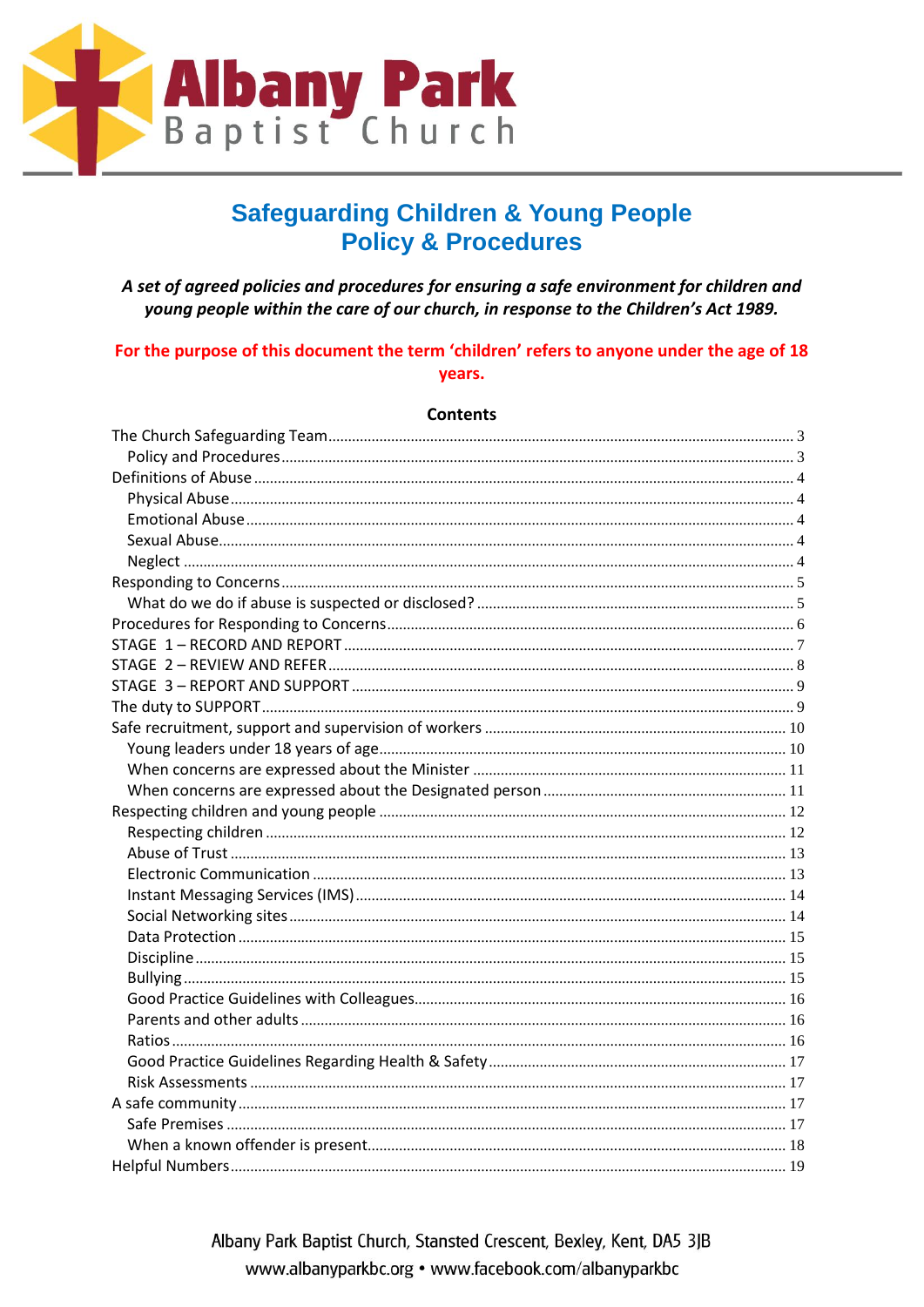

## **Policy Statement on Safeguarding Children in Albany Park Baptist Church\***

*\*referred to as "the church" in the Policy Statement*

The vision statement of the church is *"To Know Jesus and to make Him known"*

In fulfilling this vision

- we welcome children into the life of our community
- have a programme of events and activities for children
- make our premises available to organisations working with children

The church recognises its responsibilities for the safeguarding of all young people under the age of 18 (regardless of gender, ethnicity or ability) as set out in The Children Act 1989 and 2004, *Safe from Harm* (HM Government 1994) and *Working Together to Safeguard Children* (HM Government 2010).

As a church fellowship we commit ourselves to the nurturing, protection and safekeeping of all associated with the church and will pray for them regularly.

In pursuit of this we commit ourselves to the following policies and to the development of procedures to ensure their implementation.

### **Prevention and reporting of abuse**

It is the duty of everyone in the fellowship to prevent the physical, sexual and emotional abuse of children, and the duty of everyone in the fellowship to respond to concerns about the well-being of children and to report any child abuse disclosed, discovered or suspected. The church will fully co-operate with any statutory investigation into any suspected abuse linked with the church.

### **Safe recruitment, support and supervision of workers**

The church will exercise proper care in the selection and appointment of those working with children, whether paid or volunteer. All workers will be provided with appropriate training, support and supervision to promote the safekeeping of children.

### **Respecting children**

The church will adopt a code of behaviour for all who are appointed to work with children so that all children are shown the respect that is due to them.

### **Safe working practices**

The church is committed to providing a safe environment for activities with children and will adopt ways of working with them that promote their safety and well-being. Where the church premises are being used by outside organisations, checks will be made to ensure that they have safe policies and procedures in place.

### **A safe community**

The church is committed to the prevention of bullying of children. The church will seek to ensure that the behaviour of any who may pose a risk to children and young people in the community of the church is managed appropriately.

> Albany Park Baptist Church, Stansted Crescent, Bexley, Kent, DA5 3JB www.albanyparkbc.org • www.facebook.com/albanyparkbc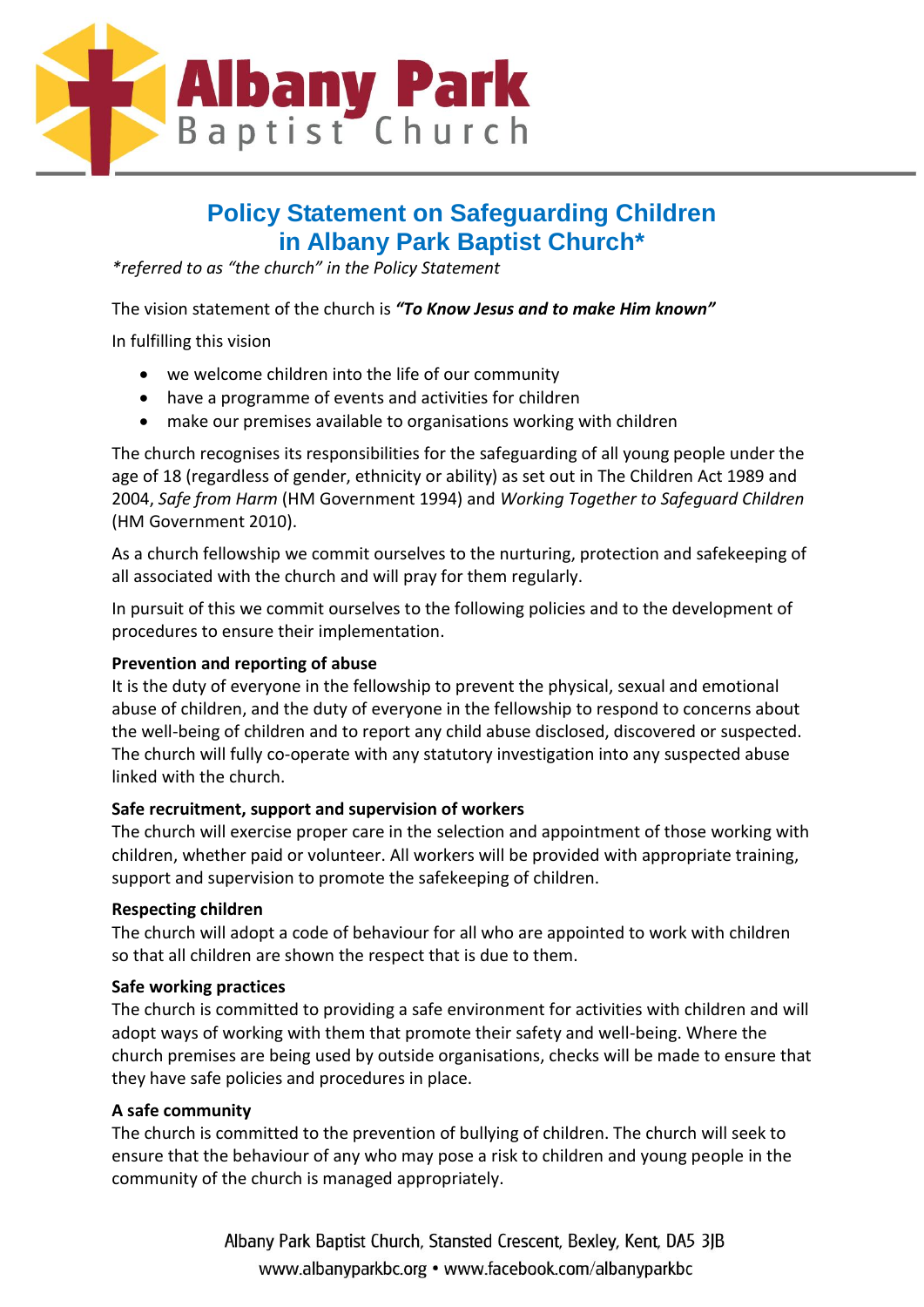# <span id="page-2-0"></span>**The Church Safeguarding Team**

The church has appointed:

### **Mr Justin Birkensteins, Designated Person for Safeguarding (phone number j.birkensteins@btinternet.com)**

He will advise the church on any matters related to the safeguarding of children and take the appropriate action when abuse is disclosed, discovered or suspected

### **Mrs Geraldine Alliston, Safeguarding Trustee (phone 01322 522599 Email Secretary@albanyparkbc.org.uk)**

She will oversee and monitor the implementation of the policy and procedures on behalf of the church's charity trustees

When possible, the Safeguarding Team will work together if and when issues arise.

(Further definitions of these roles can also be found in *Safe To Grow 2011*)

### <span id="page-2-1"></span>*Policy and Procedures*

A copy of this policy statement will be displayed permanently on the noticeboard in the entrance to the Hall, on the Church Notice Board and Church website.

Each worker with children will be given a full copy of the policy and procedures and will be asked to sign that they are willing to follow them.

A full copy of the policy and procedures will be made available on request to any member of, or other person associated with the church.

The policy and procedures will be monitored and reviewed annually.

The policy statement will be read annually at the church meeting in March together with a report on the outcome of the annual review.

### *Policy Statement adopted at the Church Meeting held on Wednesday 14th May 2014*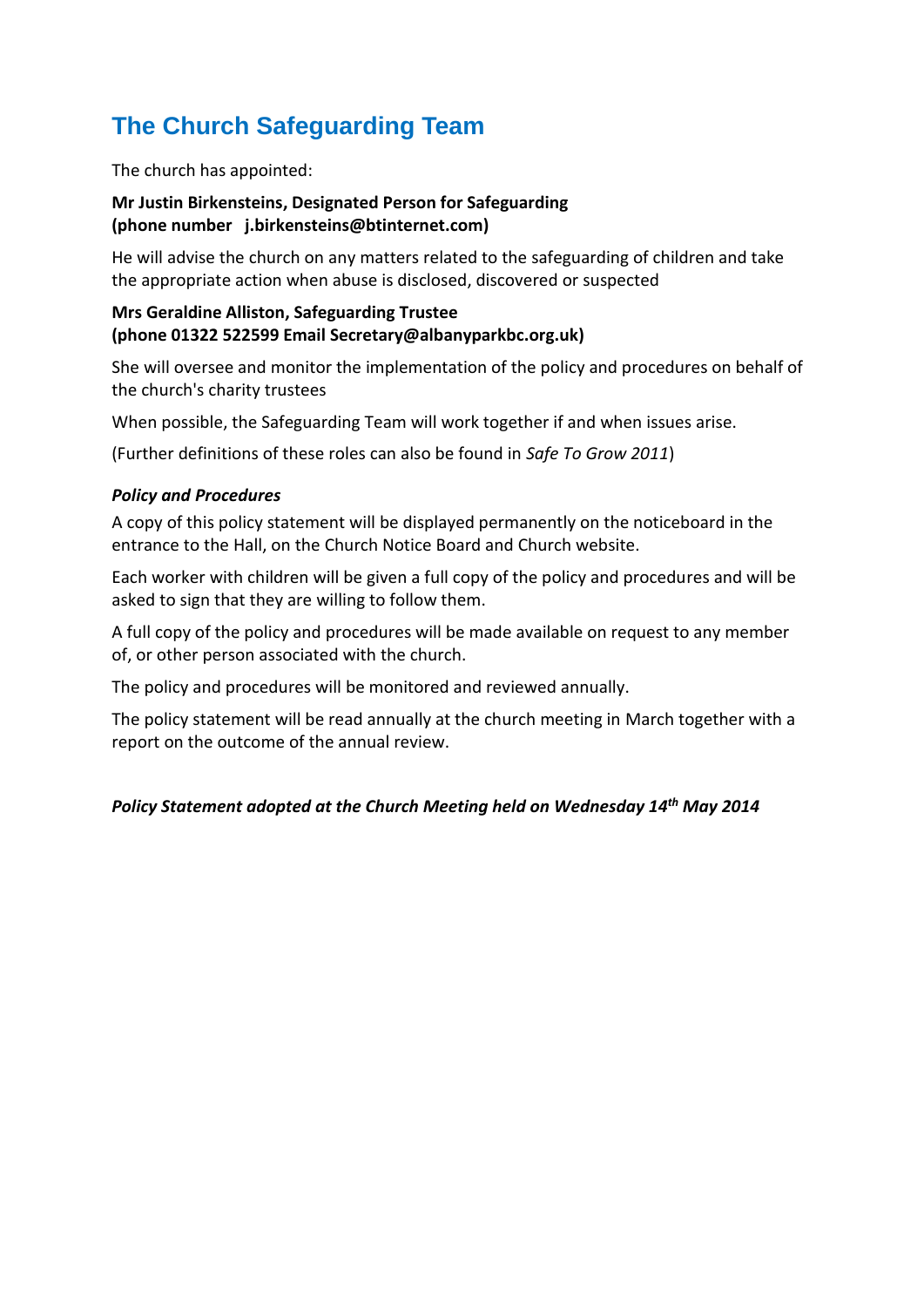# <span id="page-3-0"></span>**Definitions of Abuse**

### <span id="page-3-1"></span>*Physical Abuse*

 Actual or likely physical injury to a child, or failure to prevent physical injury to a child.

### <span id="page-3-2"></span>*Emotional Abuse*

 The persistent, emotional, ill treatment of a child that affects their emotional and behavioural development. It may involve conveying to the child that they are worthless and unloved, inadequate, or that they are given responsibilities beyond their years.

### <span id="page-3-3"></span>*Sexual Abuse*

• Involves forcing or enticing a child to take part in sexual activities, whether or not the child is aware of what is happening. This includes no-contact activities, such as involving children in looking at, or in the production of, pornographic material or watching sexual activities, or encouraging children to behave in sexually inappropriate ways.

### <span id="page-3-4"></span>*Neglect*

 Where adults fail to care for children and protect them from danger, seriously impairing health and development.

Whilst it is not possible to be prescriptive about the signs and symptoms of abuse and neglect, the following list sets out some of the indicators which might be suggestive of abuse:

- unexplained injuries on areas of the body not usually prone to such injuries
- an injury that has not been treated/received medical attention
- an injury for which the explanation seems inconsistent
- a child discloses behaviour that is harmful to them
- unexplained changes in behaviour or mood (e.g. becoming very quiet, withdrawn or displaying sudden bursts of temper)
- inappropriate sexual awareness
- signs of neglect, such as under-nourished, untreated illnesses, inadequate care.

**It should be recognised that this list is not exhaustive and the presence of one or more indicators is not in itself proof that abuse is actually taking place. It is also important to remember that there might be other reasons why most of the above are occurring**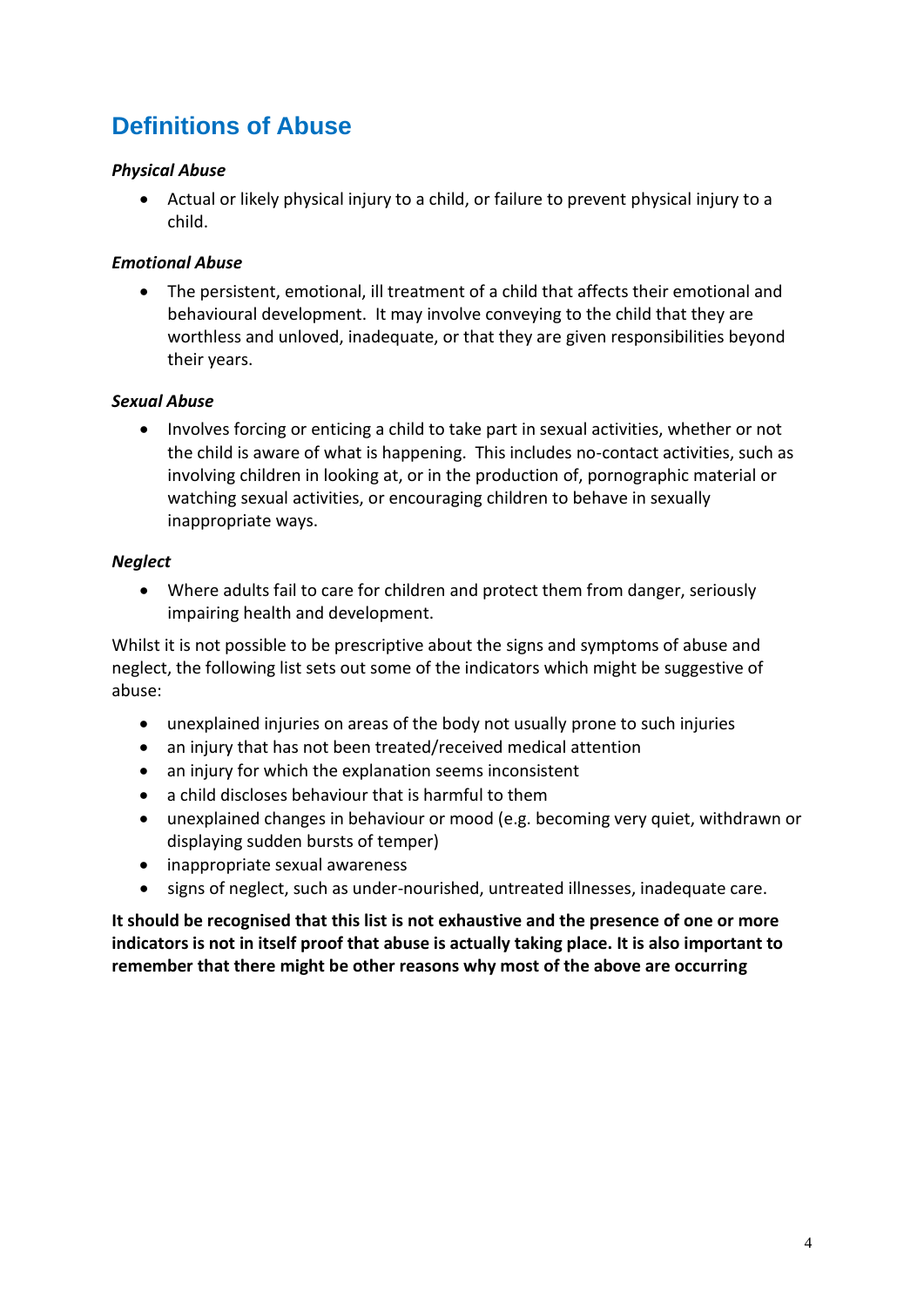# <span id="page-4-0"></span>**Responding to Concerns**

### <span id="page-4-1"></span>*What do we do if abuse is suspected or disclosed?*

Everyone has his or her part to play in ensuring the safeguarding of children within the church.

**If** the behaviour of a child gives any cause for concern –

**If** an allegation is made in any context about a child being harmed –

**If** the behaviour of any adult (including colleagues and members of the public) towards children causes you concern –

- **Do not** dismiss your concerns
- **Do not** normally confront the adult about whose behaviour you have concerns
- **Do not** take responsibility for deciding whether or not child abuse is actually taking place
- **Do not** investigate allegations
- **Do not** act alone
- **Do not** take sole responsibility for what has been shared or any concerns you may have
- **Do** follow the church's procedures for responding to concerns.

| Dο                        | Don't                            |
|---------------------------|----------------------------------|
| <b>Listen and Clarify</b> | Minimise what is said            |
| <b>Give Support</b>       | Show shock, alarm or disapproval |
| Explain What happens next | Question or push for information |
| <b>Take Action</b>        | Offer false reassurance          |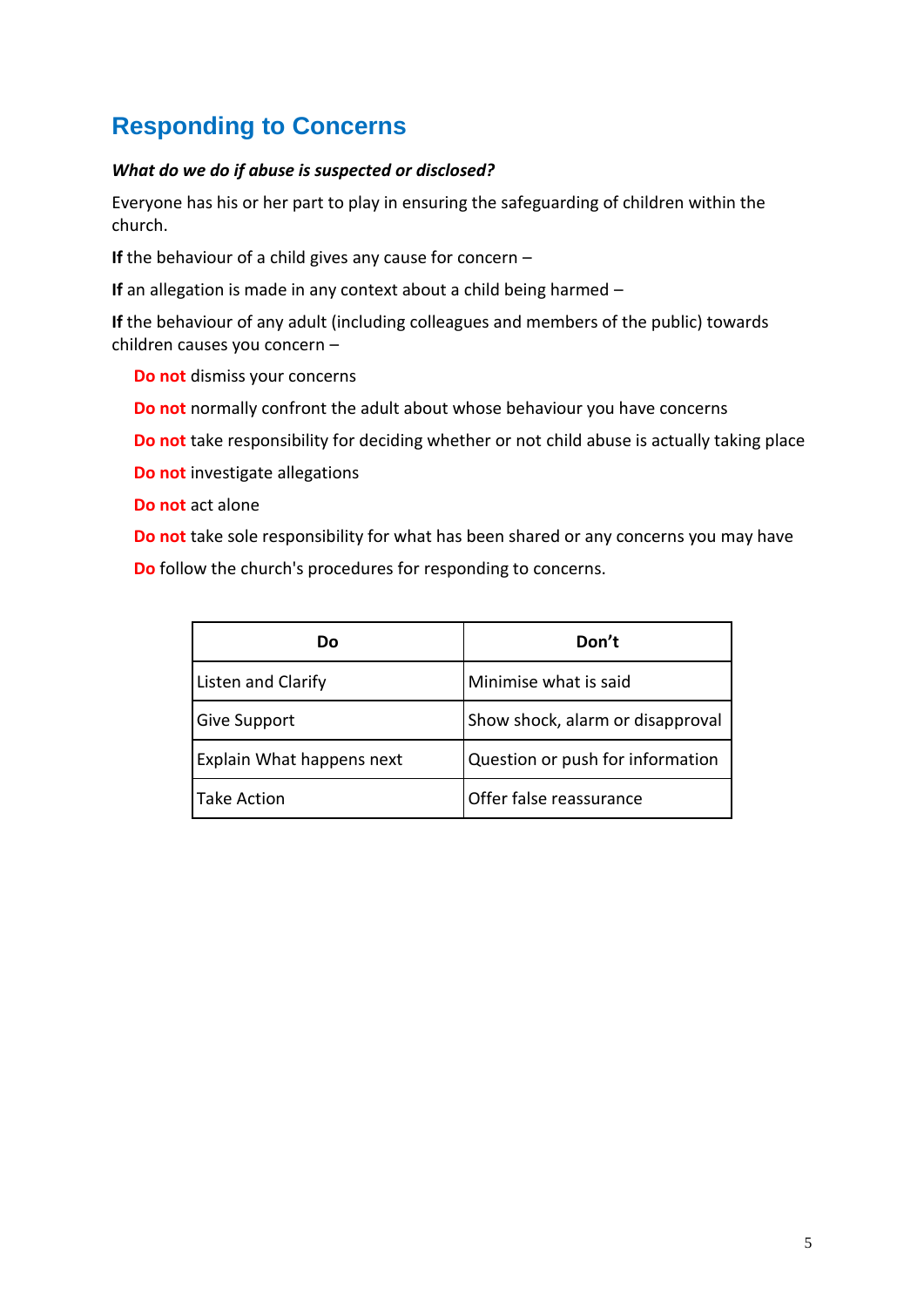### <span id="page-5-0"></span>**Procedures for Responding to Concerns**



If the Designated Person for Safeguarding is not available, any reports or concerns should be passed to another member of the Safeguarding Team.

**If a child is considered to be in imminent danger of harm a report should be made immediately to the police or Social Services (see page 19 for relevant numbers.)**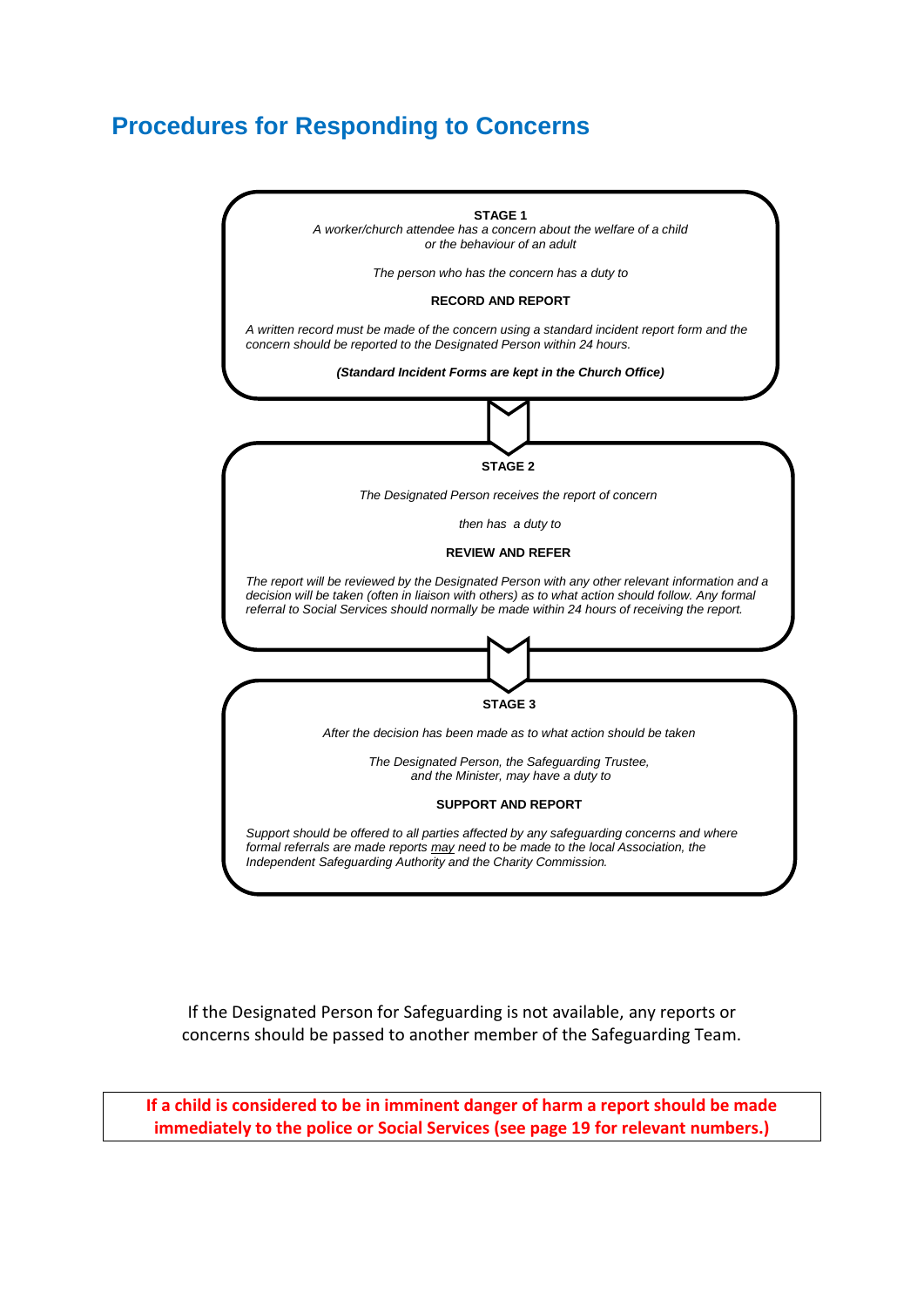# <span id="page-6-0"></span>**STAGE 1 – RECORD AND REPORT**

The duty of the person who receives information or who has a concern about the welfare of a child or young person is to RECORD their concerns in writing and to REPORT their concerns to the Designated Person. If he/she is not contactable reports should be made to the Safeguarding Trustee. The report to the Designated Person should be made **within 24 hours** of the concern being raised.

### **The duty to RECORD & REPORT**

As soon as possible after a child tells you about harmful behaviour, or an incident takes place that gives cause for concern, a written record should be made.

### **The record should:**

- be hand-written as soon as possible after the event
- be legible and state the facts accurately (when hand-written notes are typed up later the original hand-written notes should be retained)
- include the child's name, address, date of birth (or age if the date of birth is not known)
- include the nature of the concerns/allegation/disclosure
- include a description of any bruising or other injuries that you may have noticed
- include an exact record of what the child has said using the child's words
- include what was said by the person to whom the concerns were reported
- include any action taken as a result of the concerns
- be signed and dated
- be kept secure and confidential and made available only to:
	- o the Safeguarding Team
	- $\circ$  the church minister as far as this is consistent with the welfare of the child concerned and possible pastoral responsibilities to any others involved
	- o representatives of the professional agencies

If such a report is made in an emergency without reference to one of the Safeguarding Team, one of them should be informed as soon as possible after the report has been made.

If concerns arise in the context of a children's group, the worker who has the concern may in the first instance wish to talk through their concern with their group leader. However, such conversations should not delay a report being made to the Designated Person.

It should be clear that **the duty remains with the worker** to record and report their concerns to the Designated Person.

If a concern is brought to the attention of a group leader by one of the workers the leader should remind the worker of their duty to record and report, and will also themselves have a duty to report the concern to the Designated Person.

**If a child is considered to be in imminent danger of harm a report should be made immediately to the police or Social Services (see page 19 for relevant numbers.)**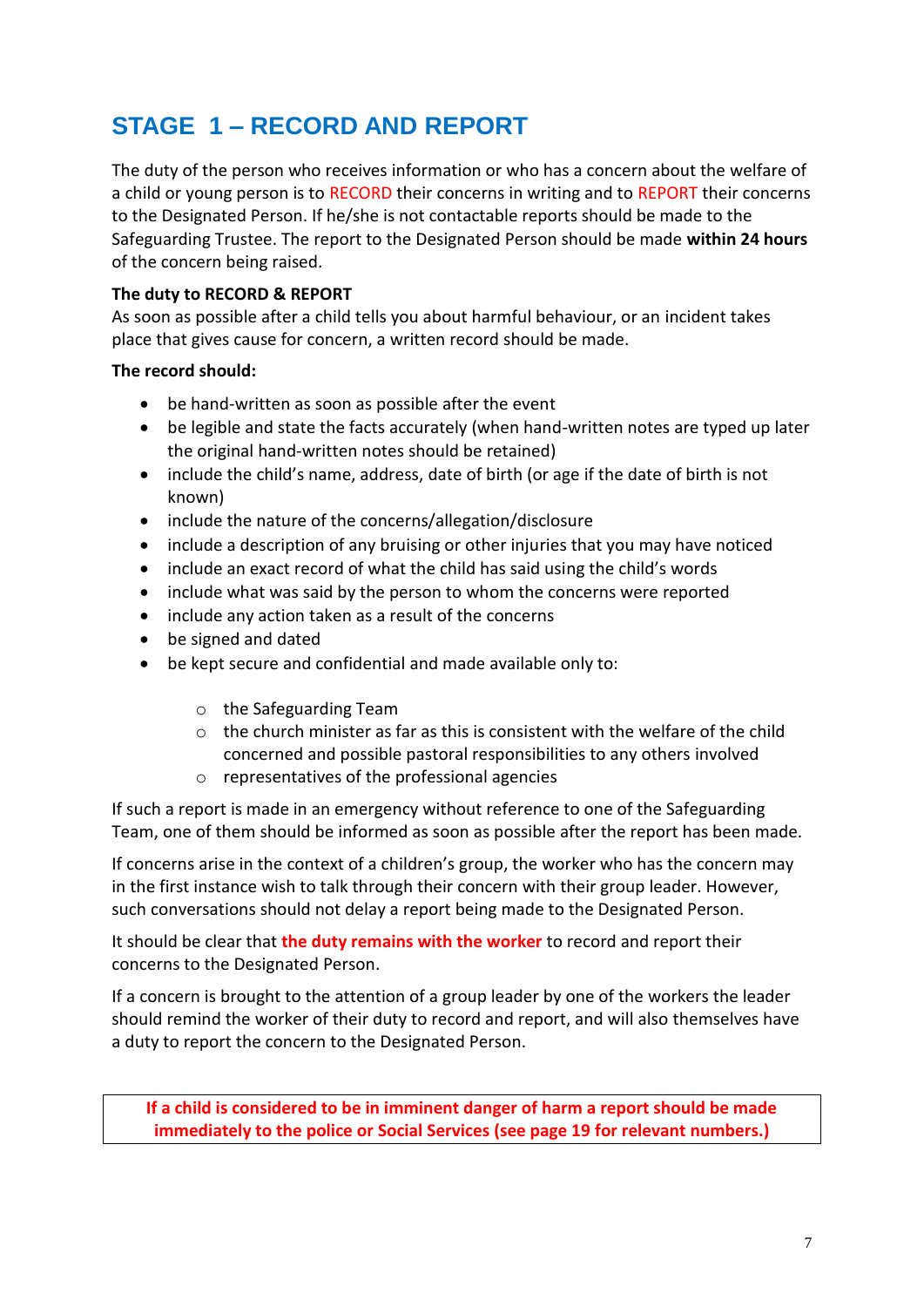# <span id="page-7-0"></span>**STAGE 2 – REVIEW AND REFER**

The duty of the Designated Person on receiving a report is to REVIEW the concern that has been reported and to REFER the concern on to the appropriate people.

### **The duty to REVIEW**

In reviewing the report that is received the Safeguarding Team:

- should take account of their own experience and expertise in assessing risk to children
- must take account of other reports that may have been received concerning the same child, family or adult
- may speak with others in the church (including the Minister) who may have relevant information and knowledge that would impact on any decision that will be made
- such conversations should not lead to undue delay in taking any necessary action.
- may consult with other agencies to seek guidance and advice in knowing how to respond appropriately to the concerns that have been raised.

### **The duty to REFER**

The Safeguarding Team will make a decision about who the report should be referred on to. They may:

- Refer back to the worker who made the initial report if there is little evidence that a child is being harmed. asking for appropriate continued observation
- Refer the concern to others who work with the child/children in question asking for continued observation
- Refer to the adult about whom the concern has been raised
	- $\circ$  This may be the parent/carer of the child or it may be one of the children's workers.
	- o If there is any question at all of possible sexual abuse or serious physical abuse the Designated Person should never address the adult directly. To do so may place the child at more risk, or could make any statutory investigation difficult to pursue because the child may be intimidated. Instead they should refer their concerns to the police or Social Services.
- Make a formal referral to the local Social Services Department

All original reports should be retained safely and securely by the Designated Person and a written record should be made of the actions taken.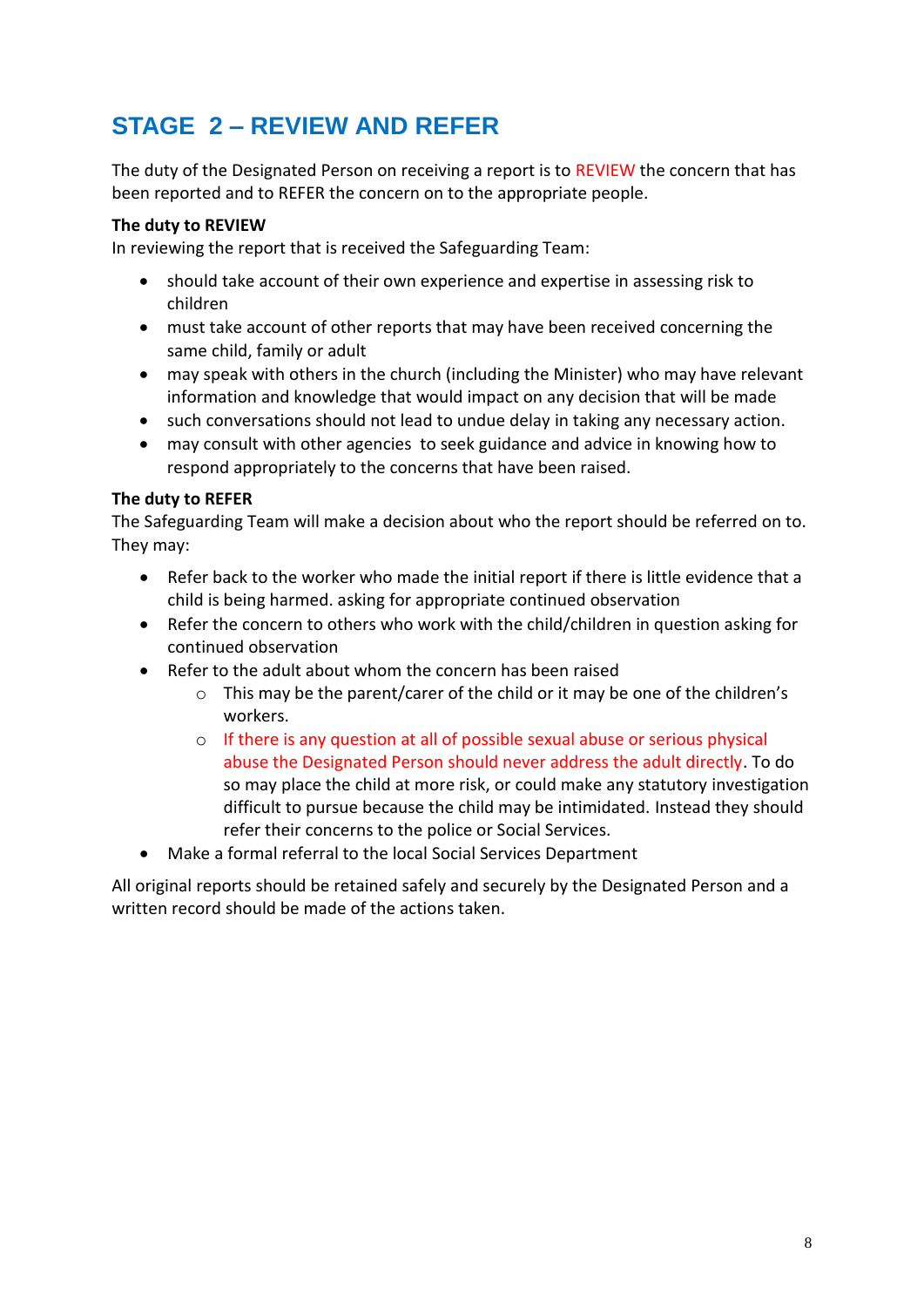## <span id="page-8-0"></span>**STAGE 3 – REPORT AND SUPPORT**

Responsibilities in stage 3 of the process are shared by the Safeguarding Team and the Minister.

### **The duty to REPORT**

Whenever a formal referral is made to Social Services, the Designated Person should

- report the referral to the Safeguarding Trustee
- report the referral to the Minister
- report the referral to the Regional Minister of the local Association

In certain circumstances the Safeguarding Trustee, acting on behalf of the trustees, may also need to make further reports, for example to Charity Commission

If an allegation is made against someone who works with children the allegation should be reported to the Local Authority Designated Officer (LADO). The LADO is located within Children's Services and should be alerted to all cases in which it is alleged that a person who works with children has:

- behaved in a way that has harmed, or may have harmed, a child
- possibly committed a criminal offence against children, or related to a child
- behaved towards a child or children in a way that indicates s/he is unsuitable to work with children.

If a worker has an allegation made against them they should step down from all church duties until the incident has been investigated.

If a worker has been removed from their post or would have been removed from their post because of the risk of harm that they pose to children and young people there is a statutory duty for the church to report the incident to the Independent Safeguarding Authority. This would normally be handled by the Safeguarding Trustee.

 $1A$  record should be kept of all safeguarding incidents and should be considered in the annual review of the church's safeguarding policy.

## <span id="page-8-1"></span>**The duty to SUPPORT**

-

Once concerns, suspicions and disclosures of abuse have been addressed, the church continues to have a responsibility to offer support to all those who have been affected, including the person accused of inappropriate behaviour. This therefore means the child or children involved, other family members, Church Worker/Volunteer, Safeguarding Team, Minister/Leadership Team

*<sup>1</sup> At the current time Albany Park Baptist Church is exempted from registration under the Charity Act. If at some future time such registration becomes necessary any serious incident should be reported to the Charity Commission in the annual return of the church.*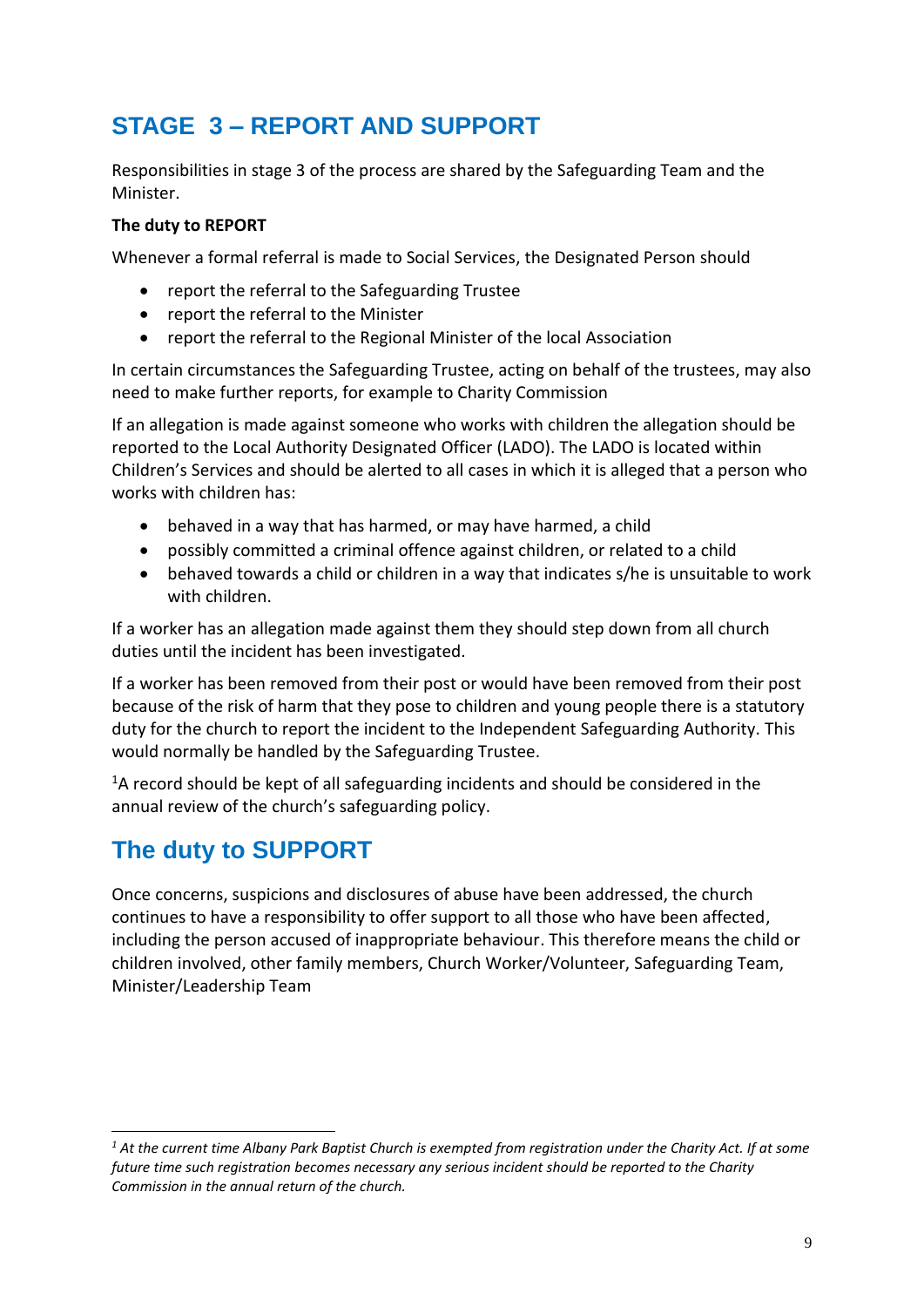## <span id="page-9-0"></span>**Safe recruitment, support and supervision of workers**

The church will exercise proper care in the selection and appointment of those working with children, whether paid or volunteer. All workers will be provided with appropriate training, support and supervision to promote the safekeeping of children.

### **Guidelines for the Appointment of Children's Leaders and Helpers**

The Church will ensure that the following selection procedures are followed:

- A written role description for each post
- All volunteers (both current and new) must complete an application form
- Prospective volunteers will be interviewed
- Two references will be taken up (References from people within the church or relatives will not be accepted. A reference will also be sought from any previous church that the volunteer has attended)
- DBS will be applied for
- The worker will be appointed for a probationary period of 6 months after which a second interview will take place.
- The volunteer should sign an undertaking to work within the agreed safeguarding policy and procedures
- Induction into the relevant procedures and ways of working will be undertaken (to include safeguarding training

Administration of this process will be overseen by the Safeguarding Trustee, but may be carried out by others.

Until this procedure is completed temporary workers must be supervised and no person will be allowed to work as a temporary worker for more than four successive weeks.

All leaders and helpers should have a calling to work with children, which should, in turn, be recognised by the Church Leadership Team and have the agreement of existing children's leaders and helpers.

The first priority of leaders and helpers should be their own spiritual welfare, and, therefore, they should regularly receive teaching and be part of a worship and prayer life of a church.

All leaders and helpers should set a good example for Christ in their personal lifestyle.

Meetings for leaders and helpers will be held approximately once per term, for support and planning.

However anyone may raise any concerns or suggestions regarding the ministry amongst children with any of the Safeguarding Team or Leadership Team at any time.

### <span id="page-9-1"></span>*Young leaders under 18 years of age*

In law young leaders under the age of 18 are children and cannot be treated as adult members of a team.

Training and mentoring will be given to ensure that the young leader is helped to develop and hone skills, attitudes and experience.

A young leader must be closely supervised by an adult leader at all times, and never given sole responsibility for a group of children.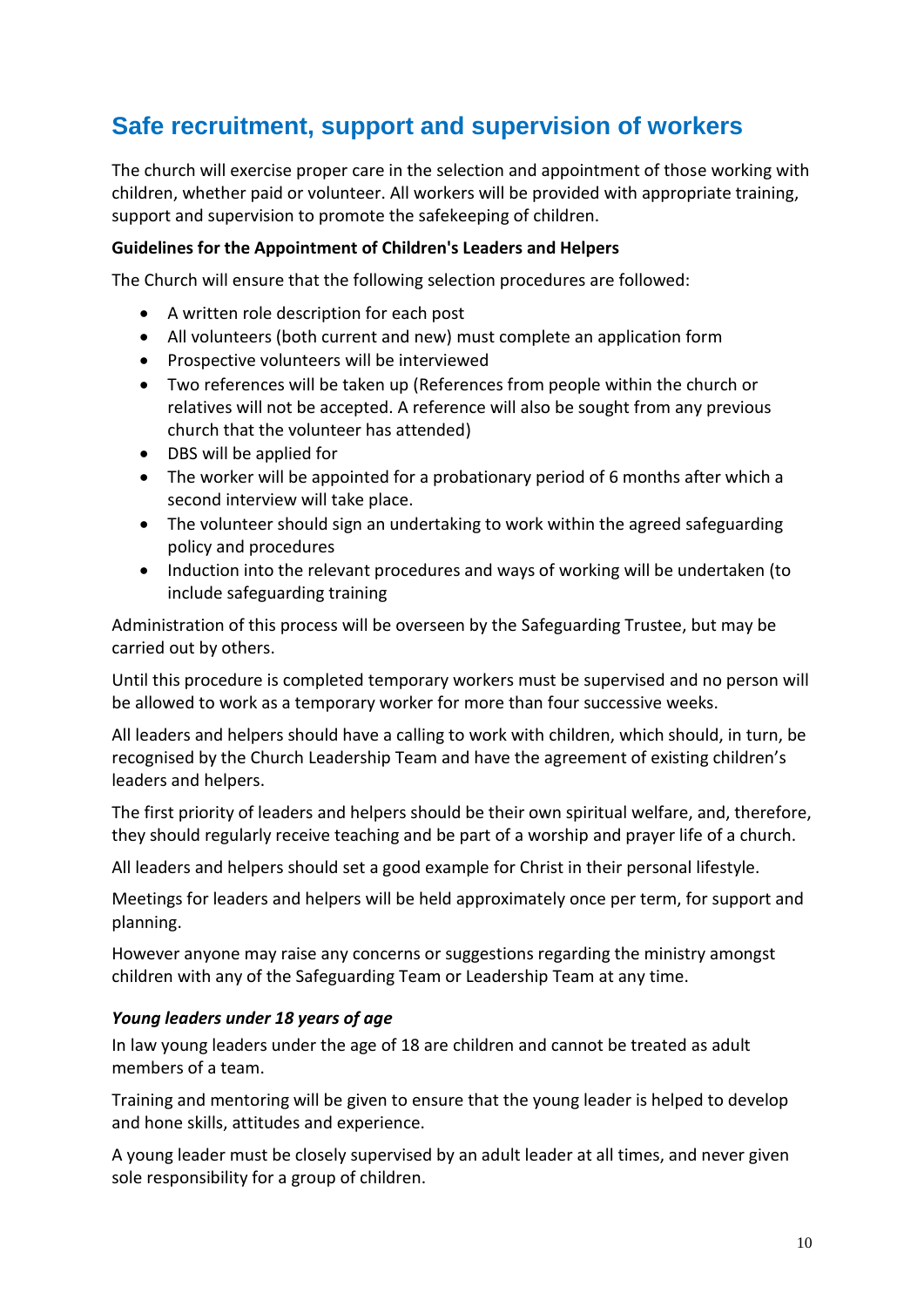When considering ratios of staff to children the young leader needs to be counted as a child, not a leader.

The Safeguarding Children Policy applies to a young leader just as it does to any other person.

The permission of parents or carers needs to be sought for the young leader just as you would for any other person under 18 years of age.

If the young leader accompanies a group on a residential activity they should have separate sleeping accommodation to both the adult leadership team and the children they are working with.

Young Leaders should not be given leadership responsibility for a group immediately below there own age. There should be an age gap of at least two years.

### <span id="page-10-0"></span>*When concerns are expressed about the Minister*

Any safeguarding concerns involving a Minister should always be reported immediately to the Regional Minister of the London Baptist Association in addition to following the church's normal procedures.

### <span id="page-10-1"></span>*When concerns are expressed about the Designated person*

Any safeguarding concerns involving the Designated person for safeguarding the concern should be raised with either the Safeguarding Trustee or the Minister.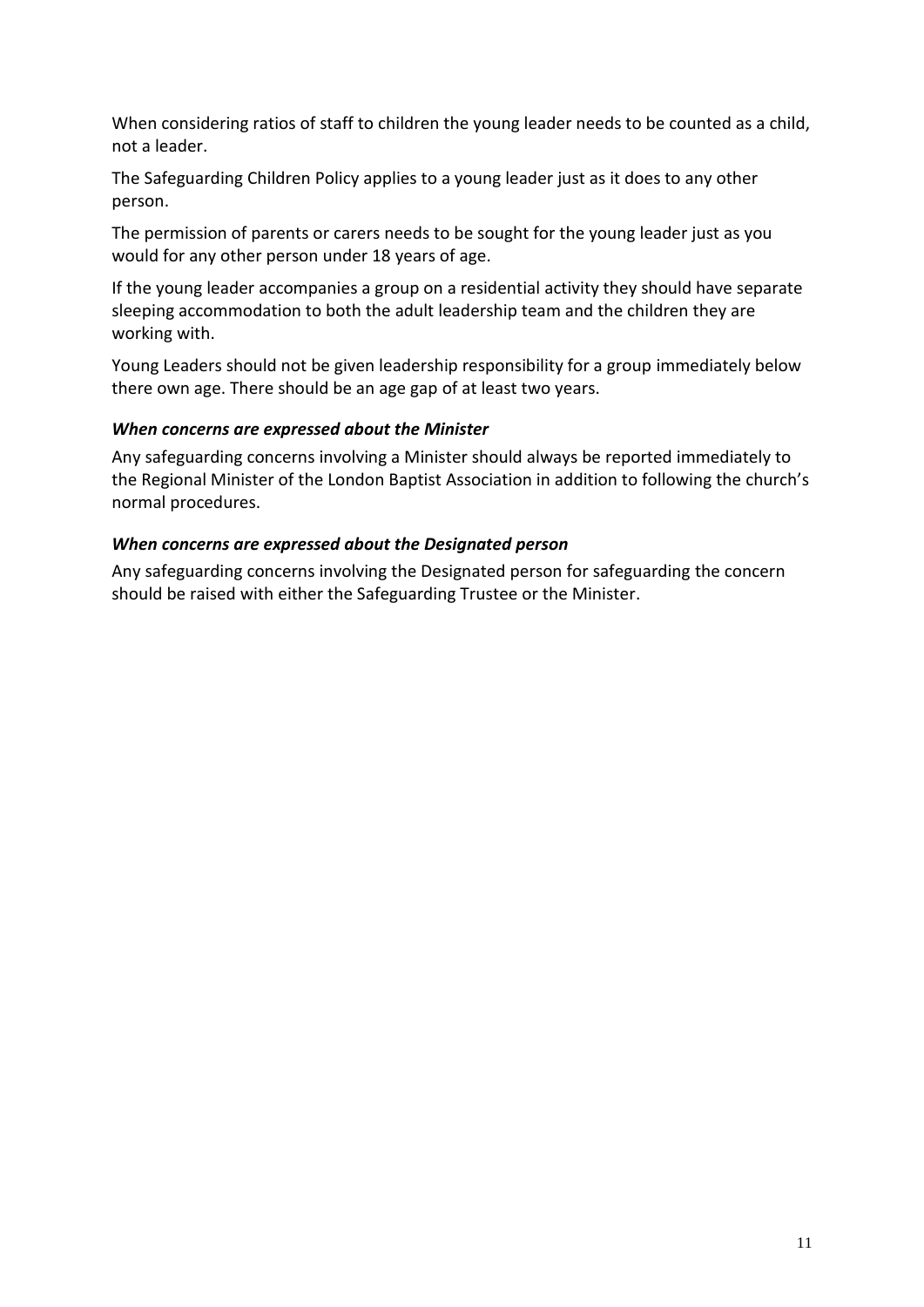## <span id="page-11-0"></span>**Respecting children and young people**

The church will adopt a code of behaviour for all who are appointed to work with children and so that all children and young people are shown the respect that is due to them.

### <span id="page-11-1"></span>*Respecting children*

Leaders and Helpers should:

- Treat all children with respect and dignity.
- Use age appropriate language and tone of voice. Be aware of your own body language and the effect you are having on the individual child.
- Listen well to children. Be careful not to assume you know what a child is thinking or feeling. Listen to what is spoken and how it is said. At the same time, observe the body language to better understand what is being said.
- Do not engage in any of the following:
	- o invading the privacy of children when they are using the toilet or showering
	- o playing rough games involving physical contact between a leader and a child
	- o sexually provocative games
	- o making sexually suggestive comments about or to a child, even in 'fun '
	- o scapegoating, belittling, ridiculing, or rejecting a child.
- When it is necessary to control and discipline children, this should be done without using physical punishment. (A situation may, however, arise where a child needs to be restrained in order to protect them or a third person.)
- Make sure another adult is present if, for example, a young child has soiled their underclothes and needs to be thoroughly washed. If possible, the child's own parent or carer should be called in to carry out such a task.
- Do not respond to or encourage excessive attention-seeking that is overtly sexual or physical in nature.
- Workers should not normally plan to be alone with children on church premises. This may mean leaving doors open, or two groups working in the same room.
- On occasions when one to one work with a child is required this should take place with appropriate supervision and accountability structures in place.

### **Leaders and Helpers should:**

Ensure that all meetings specifically for children on Church premises are reported in advance to the Designated Trustee. They should never invite children onto the premises at other times.

Never invite children to your home, or on trips, except in groups, and always with another authorised adult is present. The Safeguarding Trustee should be notified of any trips for children which take place in the name of Albany Park Baptist Church. Parental permission must always be sought for such an event. A safety risk assessment must be carried out prior to any trip and appropriate safety measures taken.

Not give lifts to young people on their own, other than for short journeys. Ensure that if transporting children that you have the correct insurance cover for passengers and have car seats when carrying young children. Except in an emergency, you should ensure you have parental permission before giving a lift to a child. Do not just take the child's word for it that it will be OK. The child should sit in the back seat of the vehicle. If the number of children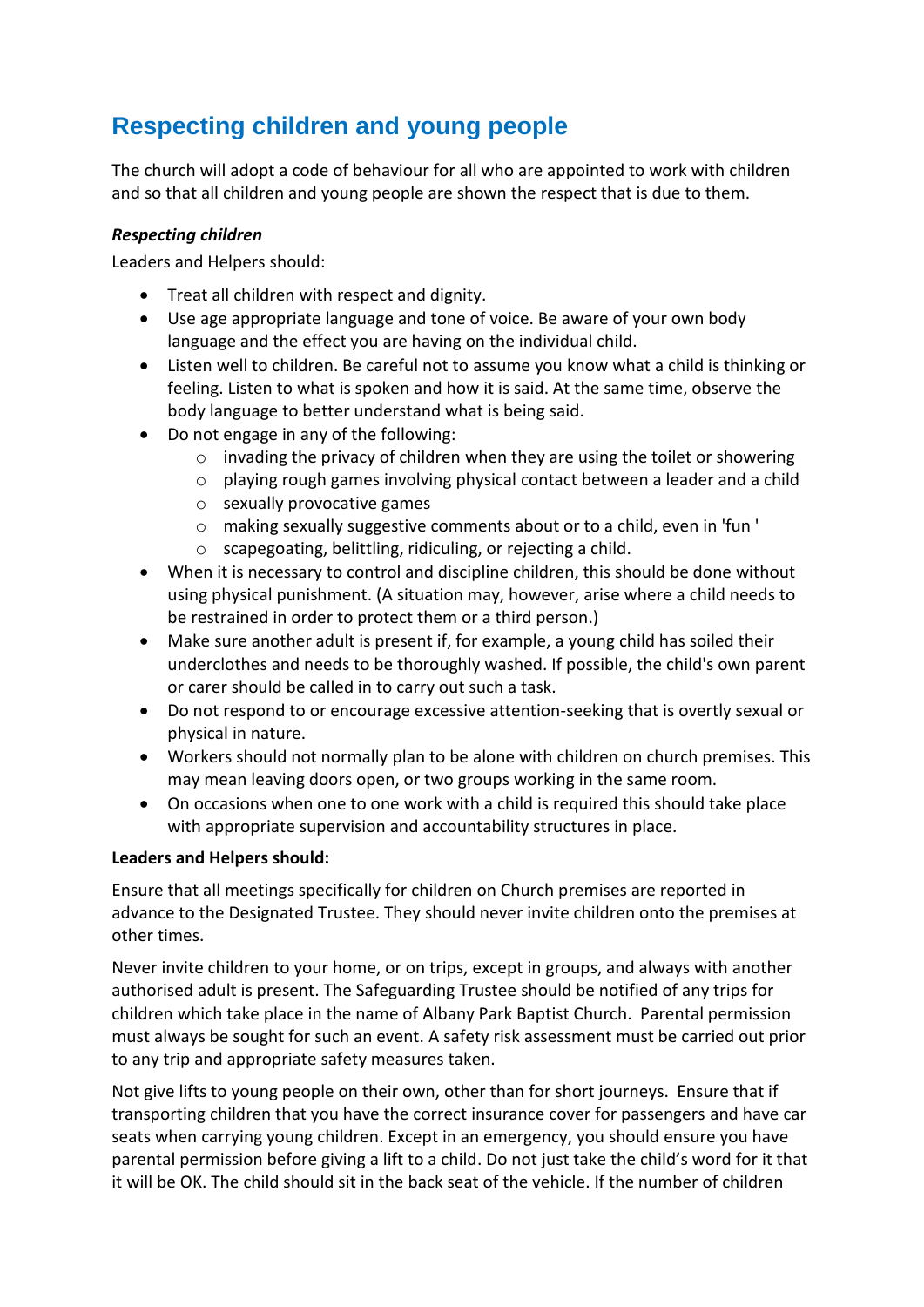being transported requires the front passenger seat to be used, the child using that seat should be the last to be picked up and the first to be dropped off. If more than one vehicle is used, ensure that a register is taken showing which child is with which driver and ideally the same arrangements should be used for both outward and return journeys.

Not share sleeping accommodation with children if you take a group away.

Be aware of any physical contact they may have with young people and record it when necessary. For instance, if you need to stop a fight, administer First Aid, give a hug to a child who is distressed, remove a child from danger, or protect themselves or others from attack.

Not use physical punishment when controlling or disciplining children.

Keep a log book; If any significant incidents take place a record should be kept in the Church Incident Book. Enter the names of both children and adults present and anything of note which you observe, e.g. details of any fights broken up by the workers, allegations made by young people, incidences where a child is asked to leave. All workers who witnessed, heard or responded in any way should record details, and sign and date the entry.

### <span id="page-12-0"></span>*Abuse of Trust*

Relationships between children and their leaders/helpers can be described as 'relationships of trust'. The leader is someone in whom the child has placed a degree of trust, this may be because the leader has an educational role, is a provider of leisure activities, or even is a significant adult friend.

It is not acceptable for a leader/helper to form a romantic relationship with a child with whom they have a relationship of trust.

While by no means restricted to young leaders, those who are in their early adult years will need to be particularly aware of the need not to abuse their position of trust in their relationships with other young people who are not much younger than themselves.

Within the loving fellowship of the church the boundaries between church activity and personal relationships can sometimes seem blurred and people from outside the church may not always distinguish between the two. It is therefore vital that you do not place yourself or the Church in a situation where parents or guardians perceive an activity as being approved by the church when it has not been. If you are a children's worker, you should not be seen to be giving preferential treatment to one child over another. It is always best to notify one of the Safeguarding Team whenever considering inviting one of the children in your care to your home. If in doubt, don't.

### <span id="page-12-1"></span>*Electronic Communication*

Electronic communication has become enormously important and popular and is an easy way to communicate with young people. However, there are dangers that call for vigilance:

- Electronic communication is often an extremely informal mode of communication which can create the potential for communication to be misunderstood
- Because of the informal style of electronic communication workers can easily cross appropriate boundaries in their relationships with young people
- Some adults who are intent on harming children and young people choose to use electronic communication as a way to meet and 'groom' children.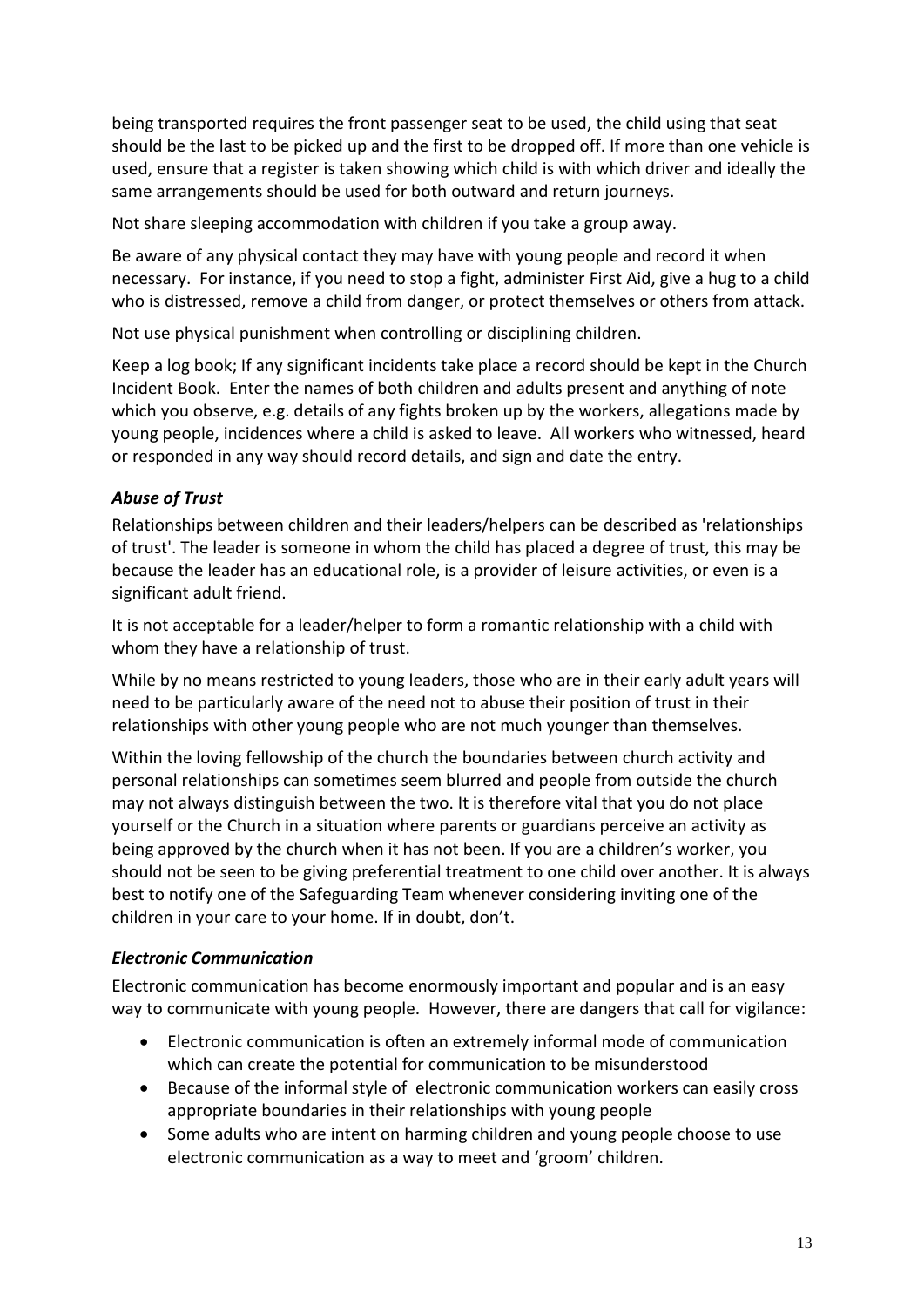These are guidelines are written to try to maintain healthy and safe relationships between adults and children.

- Electronic communication must never become a substitute for face to face contact with young people.
- Parents or carers and children and young people themselves have the right to decide if a worker is to have email addresses or mobile phone numbers etc. Workers should only use electronic means of communication with those children and young people from whom appropriate consent has been given.
- Direct electronic communication with children of primary school age is inappropriate and should be avoided.
- Only workers who have been appointed under the church's agreed procedures should use any electronic means of communication to contact children or young people directly on behalf of the church or one of the church's organisations.
- Contact with children and young people by electronic communication should generally be for information-giving purposes only and not for general chatter.
- Workers should not share any personal information with children and young people, and should not request or respond to any personal information from the child or young person other than that which is necessary and appropriate as part of their role.
- Workers should be careful in their communications with children and young people so as to avoid any possible misinterpretation of their motives, clear, unambiguous language should be used and the use of unnecessary abbreviations should be avoided.
- Electronic communication should only be used between the hours of 8.00 am and 10.00 pm
- Official church e-mails to young people should be sent out with a church header and footer indicating to the young people that this is an official communication, this should also be copied to [safeguarding@albanyparkbc.org.uk](mailto:safeguarding@albanyparkbc.org.uk)
- Any photos or video taken on personal mobile phones should not be uploaded to social networking sites without parental permission.
- Workers should not retain images of children and young people on their mobile phone.

### <span id="page-13-0"></span>*Instant Messaging Services (IMS)*

- the use of instant messenger services should be kept to a minimum.
- where a young person in need or at a point of crisis uses this as a way of communicating with a worker:
	- o significant conversations should be saved as a text file if possible, and
	- o a log is kept of who and when they communicated.

### <span id="page-13-1"></span>*Social Networking sites*

You should not add young people to your social networking sites without first obtaining the permission of the parents of the young person.

Adults should not normally make 'friend requests' of young people

You should not use your personal social networking account to communicate church related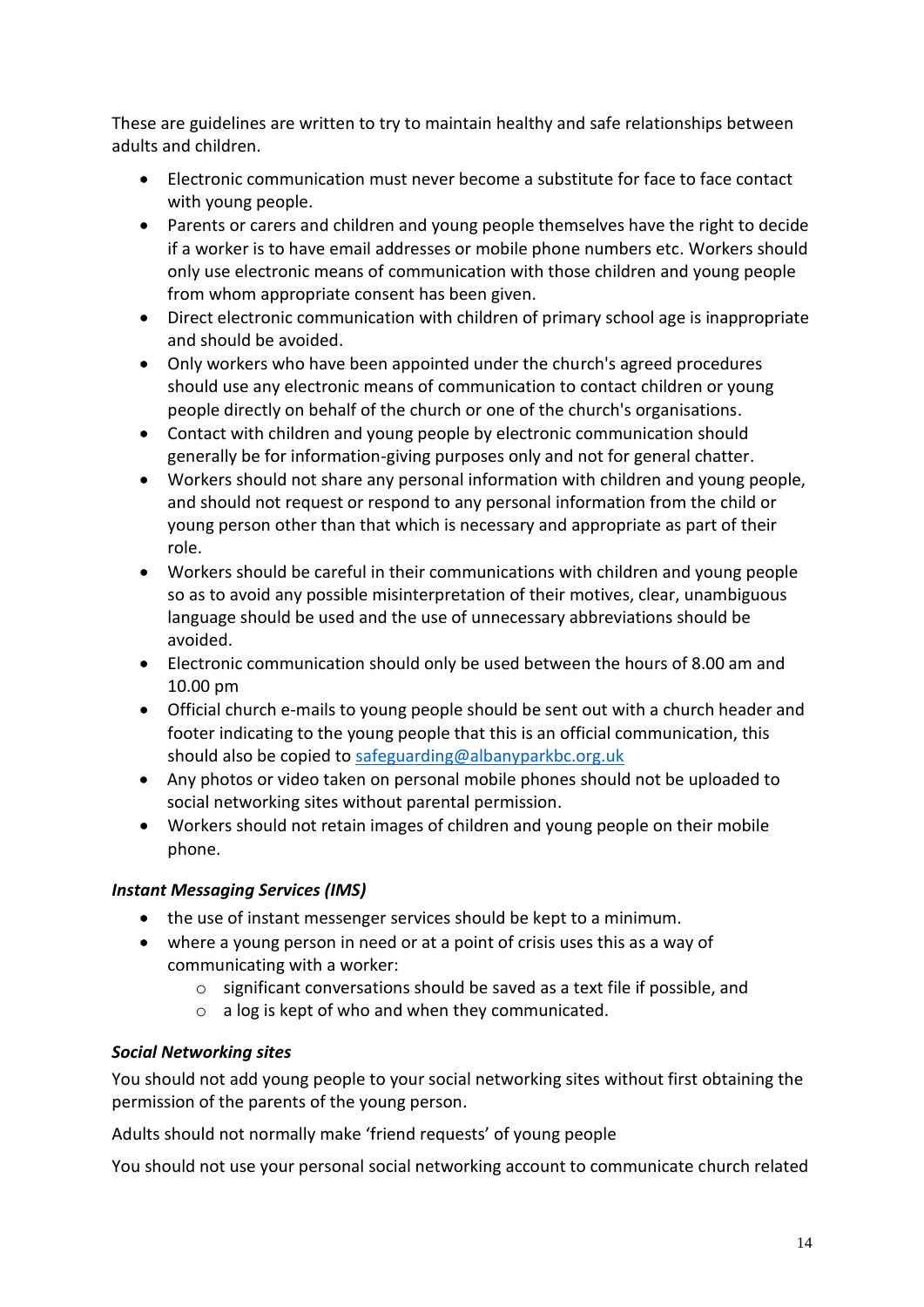activity with children and young people. Posting for the attention of young people must be made through the Church's official page.

It should not become expected behaviour that adults say "yes" to young person when a friend request is received

It is the church's responsibility to ensure that all of the content on the Church Facebook page is appropriate for young people to see (including contents of photos uploaded)

All communication with young people should be kept within public domains

All communications with young people should be transparent and open to scrutiny

Remember – never alone and unseen is the basic rule of thumb in Safeguarding young people, what does this mean for your activity with electronic communication?

### <span id="page-14-0"></span>*Data Protection*

The Managing Trustees of the Church (i.e. the Minister and Diaconate) are the responsible persons for the Church under the Data Protection Act. You must keep any personal data relating to a child in your care in a secure place and not disclose that information to anyone else without the consent of the Managing Trustees. Not only would it be unlawful to do so, but you might be putting a child at risk.

### <span id="page-14-1"></span>*Discipline*

A policy based upon the following guidelines should be agreed upon by each different section of youth work if and when necessary. It should reflect the age group and general activities of the children.

- Children should be disciplined without the use of physical punishment, shouting or name calling. Discipline is about our relationship with children not our mastery of them.
- Good discipline is built on respect between leaders and children. (This does not imply equality but does have an implication for leaders' attitudes towards children).
- Minor incidents/offences should be dealt with immediately on the spot. This prevents escalation and enables major offences to be seen as major.
- Ways of dealing with discipline::
	- $\circ$  Chastise the individual/group criticise the behaviour not the person
	- o Move the offender to a less volatile situation change the group activity
	- $\circ$  Remove the child to a calm space away from others. Stay with them until they have cooled down, but keep the time out short.

If the above mentioned procedures fail to bring about the desired result, refer the issue to the Designated Person or Safeguarding Trustee

### <span id="page-14-2"></span>*Bullying*

Bullying is "Behaviour by an individual or group, usually repeated over time, that intentionally hurts another individual or group either physically or emotionally"

Allegations and incidents of bullying should be reported to Designated Person or Safeguarding Trustee.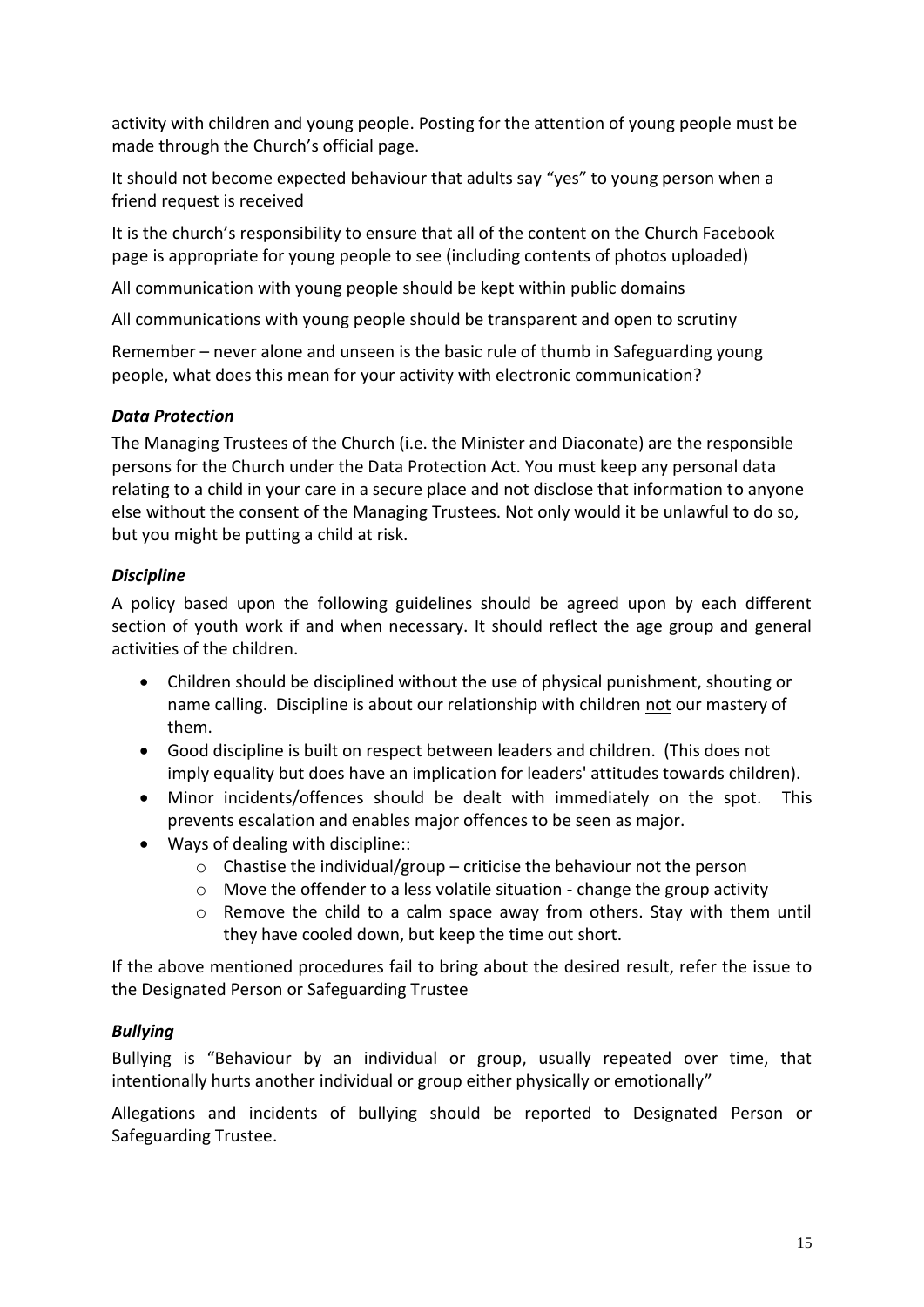### <span id="page-15-0"></span>*Good Practice Guidelines with Colleagues*

If you see another member of staff acting in ways, which might be misconstrued, be prepared to speak to them or to one of the Safeguarding Team about your concerns. Leaders and helpers should encourage an atmosphere of mutual support and care which allows all workers to be comfortable enough to discuss inappropriate attitudes or behaviour.

### <span id="page-15-1"></span>*Parents and other adults*

To a child, their own parent, guardian or relative may be regarded as a safe person, but to another child that person is a stranger. By allowing non authorised persons to be present we may inadvertently lead a young child to assume that the stranger can be trusted. Thus, only authorised workers may be present in an activity specifically run for children. Parents should be required to wait in a separate room.

There should be a clear and unambiguous hand-over arrangement for when responsibility for the child transfers back to the parent. Particular care needs to be taken in the time after Sunday School, when a large number of adults move into the Hall. Until the child's parent or carer has received them back, children should not be allowed into the space being used by adults.

### <span id="page-15-2"></span>*Ratios*

When working with young people the following recommended minimum ratios apply:

| Age range            | <b>Recommended minimum</b><br>ratio for INDOOR activities                                                                       | <b>Recommended minimum</b><br>ratio for OUTDOOR activities                                                                      |
|----------------------|---------------------------------------------------------------------------------------------------------------------------------|---------------------------------------------------------------------------------------------------------------------------------|
| $0 - 2$ years        | $1:3$ (minimum 2)                                                                                                               | $1:3$ (minimum 2)                                                                                                               |
| 3 years              | $1:4$ (minimum 2)                                                                                                               | $1:4$ (minimum 2)                                                                                                               |
| $4 - 7$ years        | $1:8$ (minimum 2)                                                                                                               | $1:6$ (minimum 2)                                                                                                               |
| $8 - 12$<br>years    | 2 adults for up to 20<br>children (preferably one of<br>each gender) with an extra<br>adult for every 10 additional<br>children | 2 adults for up to 15 children<br>(preferably one of each<br>gender) with an extra adult<br>for every 8 additional<br>children  |
| 13 years<br>and over | 2 adults for up to 20<br>children (preferably one of<br>each gender) with an extra<br>adult for every 10 additional<br>children | 2 adults for up to 20 children<br>(preferably one of each<br>gender) with an extra adult<br>for every 10 additional<br>children |

These ratios do not take into account any special circumstances such as behavioural issues, developmental issues, disability and so on, which may mean an increase to the recommended ratio.

In calculating the ratios of workers to children young leaders who are under the age of 18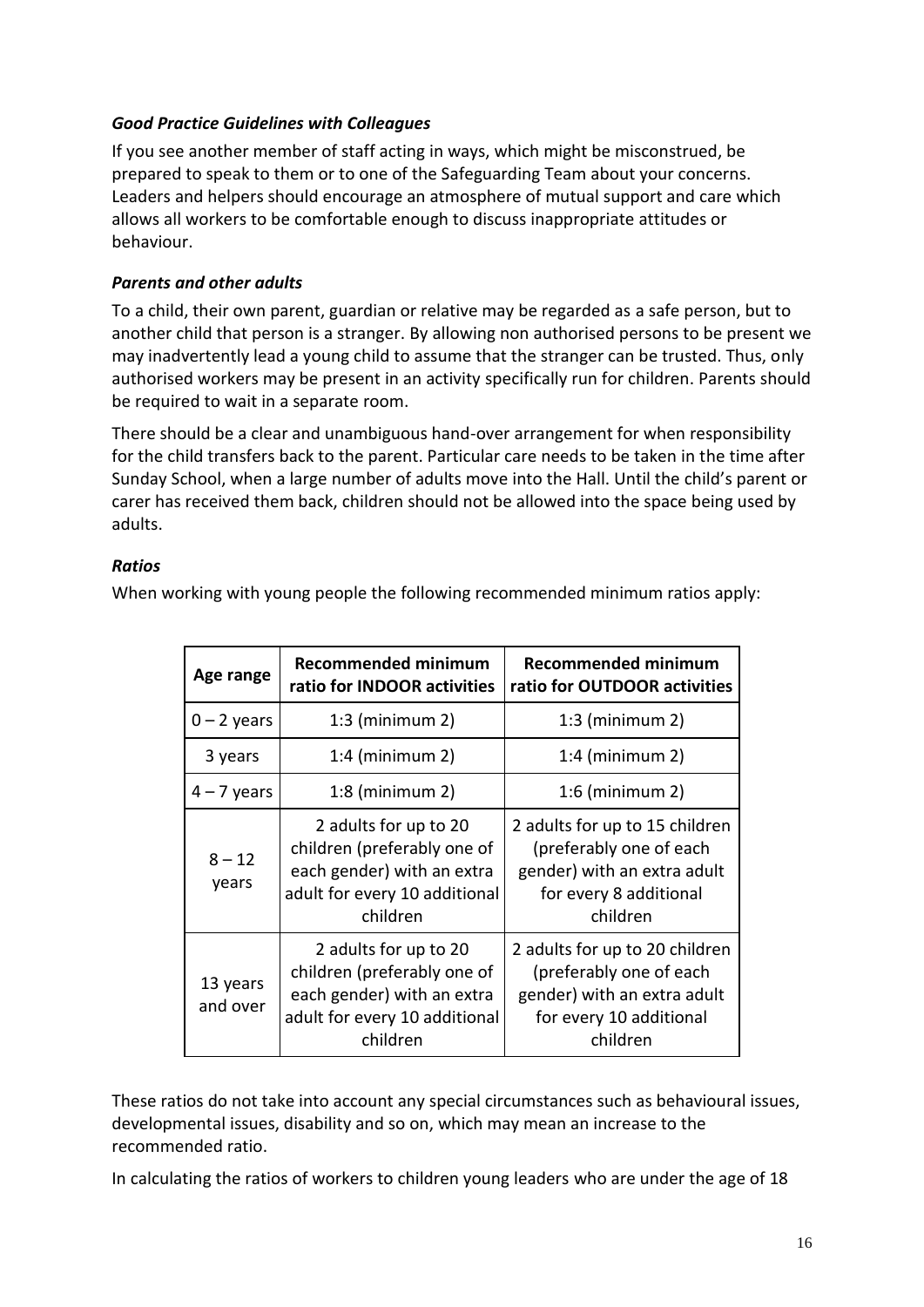should be counted as one of the children, not one of the leaders/helpers.

### <span id="page-16-0"></span>*Good Practice Guidelines Regarding Health & Safety*

All leaders and helpers are responsible for being observant for any health and safety issues which may affect their group, for example:

- Access to the building should be safe and well lit.
- There should be adequate heating and lighting in the venue.
- Ensure there is enough space and appropriate activities for all children.
- Have a First Aid kit and phone available.
- Check the premises for hazards (e.g. piles of chairs that might tempt a young child to climb etc).
- Check equipment for sharp edges or missing parts.
- No smoking should be permitted.
- Fire drills should be carried out at least annually.
- Any food should be prepared carefully and hygienically
- Due regard must be given to any allergies or health issues notified
- Children should not be given sweets and drinks which may trigger bad behaviour and spoil their appetites for proper meals

### <span id="page-16-1"></span>*Risk Assessments*

A generic written risk assessment will be carried out by the Youth Worker at the beginning of each academic year. This will cover the general week to week activities. A specific risk assessment will be carried out by the Youth Worker for any other one off youth activities which may take place throughout the year, including those conducted outside of the Church premises.

Risk assessments will be made available to the Leadership Team.

### <span id="page-16-2"></span>**A safe community**

### <span id="page-16-3"></span>*Safe Premises*

The church takes seriously its responsibility to ensure that the premises are safe for all who use them. The following checklist identifies guidelines to ensure the safety of all, especially, children and young people

- All doorways and passages to be kept clear at all times
- Emergency Exits to be clearly shown at all times
- The kitchen is out of bounds to all children under the age of 12 and to young people unless supervised by an approved worker
	- o A First Aid Kit will be kept in the kitchen with a Report Book for all usage.
	- $\circ$  Special care with safety will be taken when the baptistery is open and when candles are used. Ladders and dangerous equipment must not be left unattended when children are present.
	- $\circ$  Any additional hazards noticed should be notified to the Trustees for action to be taken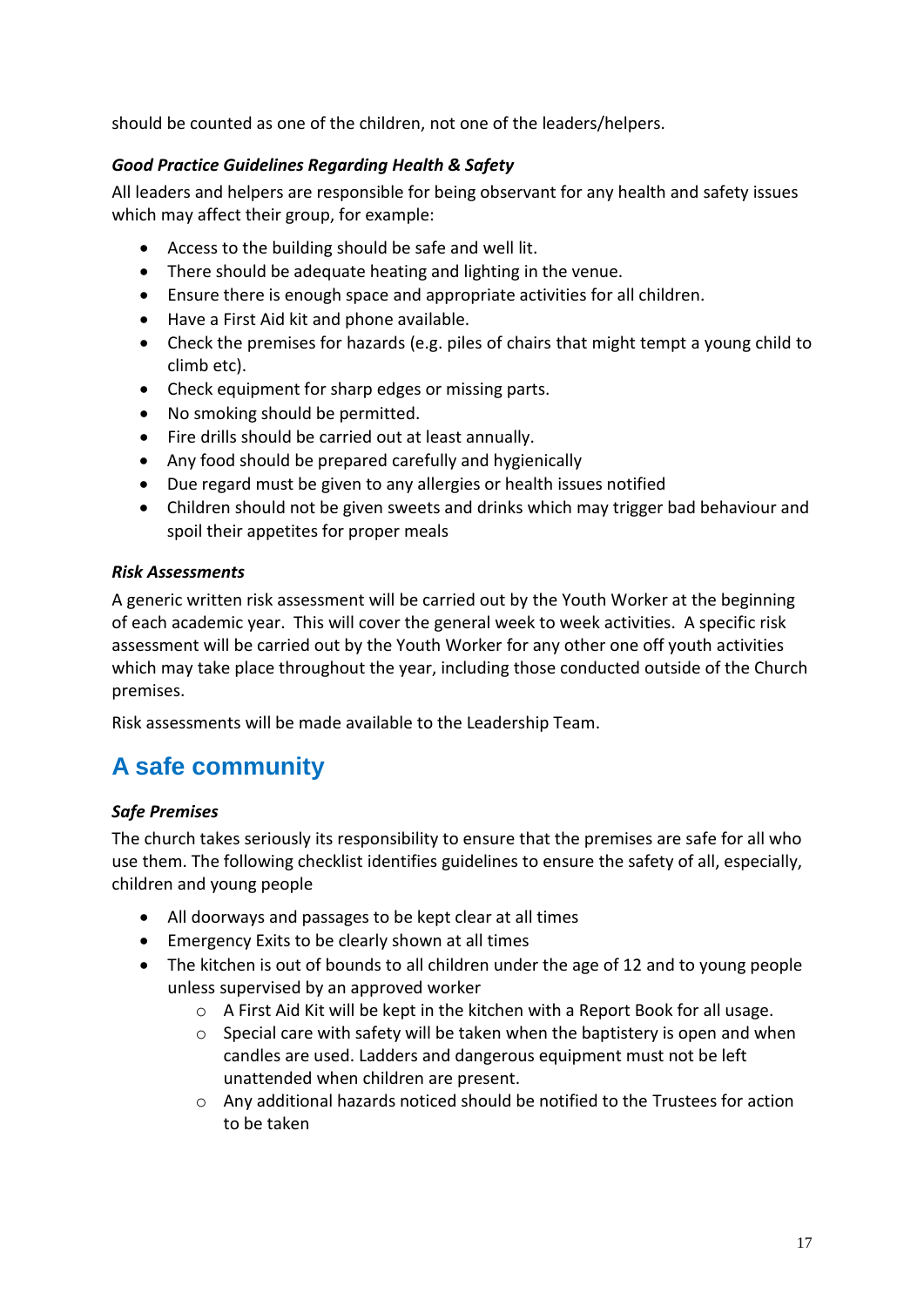### <span id="page-17-0"></span>*When a known offender is present*

The church should be a community that is welcoming and open to all. It is a place for people who have failed and for people in need. Those who have abused children in the past are to be included in this welcome. However, the gospel imperative to welcome the sinner needs to be set alongside the gospel imperative that the protection of children must be paramount.

Where someone attending the church is known to have abused children, then whilst extending friendship to the individual, the church in its commitment to the protection of all children will meet with the individual and discuss boundaries that the person will be expected to keep. It may be appropriate to draw up a formal contract between the church and the person who has abused. This might also state that the abuser or alleged abuser (until such time as the allegation has been cleared or proven) must decline offers of hospitality from church members where there are children present in the home.

Where necessary this will include working with other agencies such as the London Baptist Association, Baptist Union, Probation Service and so on.

A contract would consider the following:

- will identify the meetings the person will attend
- will specify that they will always sit apart from children
- may ask that they are always accompanied by a befriender on church premises
- will require the person not to attend small group meetings where children are present
- will require that the person declines hospitality where there are children
- will state that the person will never be alone with children while attending church functions
- will require the person to stay away from areas of the building where children meet.

Guidance will be sought on who within the church can and should be notified if an offender joins the congregation.

It is impossible in a policy such as this to cover every scenario and 'what if'. Further guidance will be taken by the Safeguarding Team from Safe to grow (BU guidelines on Safeguarding), this is available from Designated Person or Safeguarding Trustee for anyone to read if they so desire.

The Safeguarding Team will take further advice and guidance from the BU, and other agencies if and when necessary.